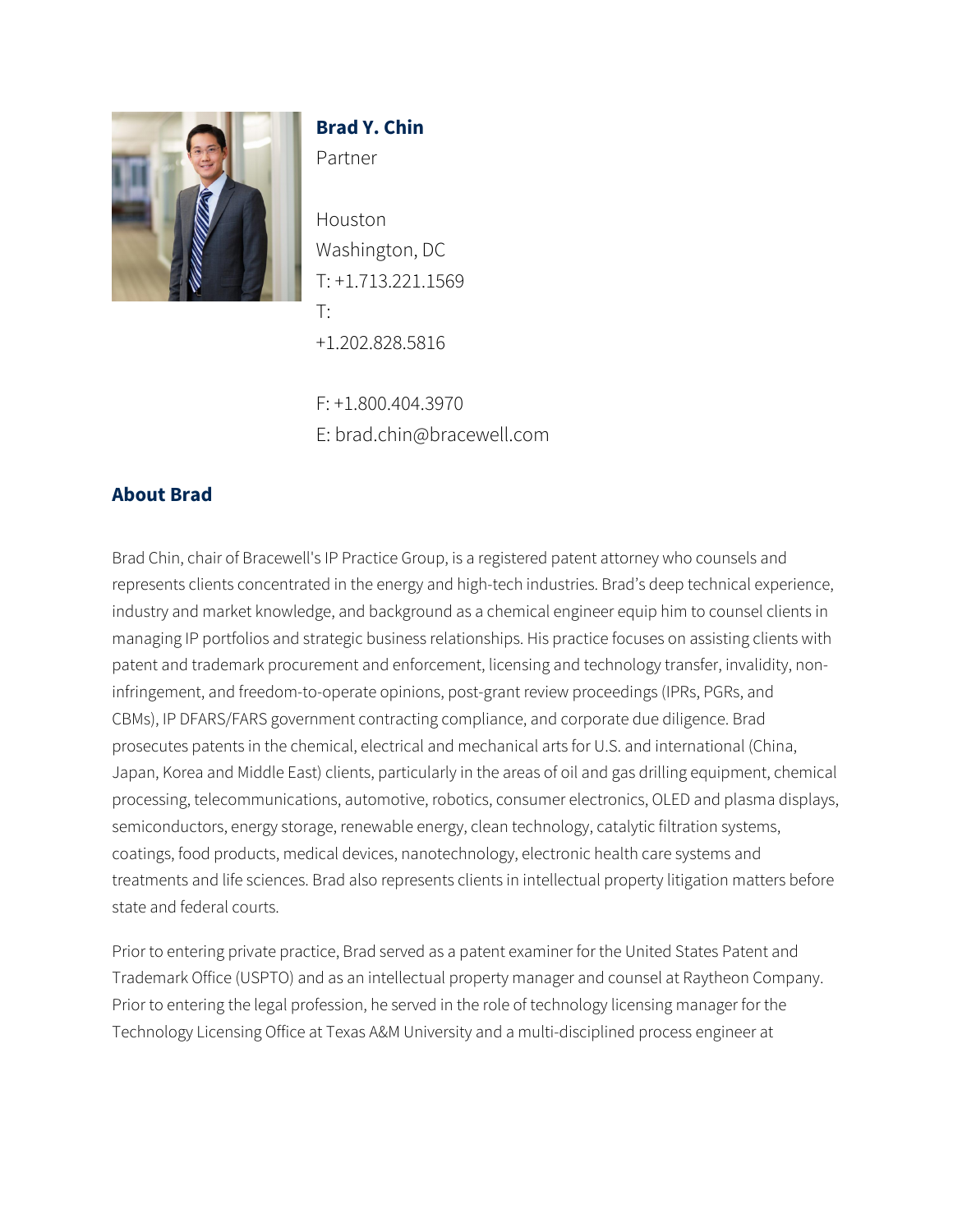Raytheon Company, where he designed and manufactured missile systems. Brad is a certified Six Sigma Green Belt specialist. He has also completed graduate level courses in electrical engineering at The Johns Hopkins University.

#### **Recent Notable Matters**

*K-TEC, Inc. v. Vita-Mix-Corp. —* patent infringement appeal, Fed. Cir.; consumer products

Antor Media Corporation v. Nokia, et al. - patent infringement, E.D. Texas; file-sharing technology

### **Publications and Speeches**

"Protecting Your IP Rights in China: Texas Perspective Roundtable," AUTM Annual Meeting, February 13, 2019

"Inter Partes Review Changes How Patent Cases Are Appealed," *Texas Lawyer*, May 16, 2018.

"Proactive Protection of Intellectual Property in the United States," *Asamura Patent Office Intellectual Property Seminar*, Tokyo, Japan, April 2017.

"Proactive Protection of Intellectual Property in the United States," *Jiaquan IP Firm Intellectual Property Seminar*, Guangzhou, China, April 2017.

"Got the memo?" *IP Magazine*, February 2017.

"The Mayo/Alice Framework Holds Strong," *IP Magazine*, October 3, 2016.

"Federal Circuit Goes Enfish-ing for Software Patent Eligibility," *IP Magazine*, July/August 2016.

"Dangerous Waters in the Safe Harbour," *IP Magazine*, February 2016.

"Differing IP Enforcement on Three Continents," *Today's General Counsel*, December 2015.

"Protecting Intellectual Property in the United States," *Asamura Patent Office Intellectual Property Seminar*, Tokyo, Japan, November 2015.

"Effective IP Enforcement Is Taking Shape In China," *Law360*, October 2015.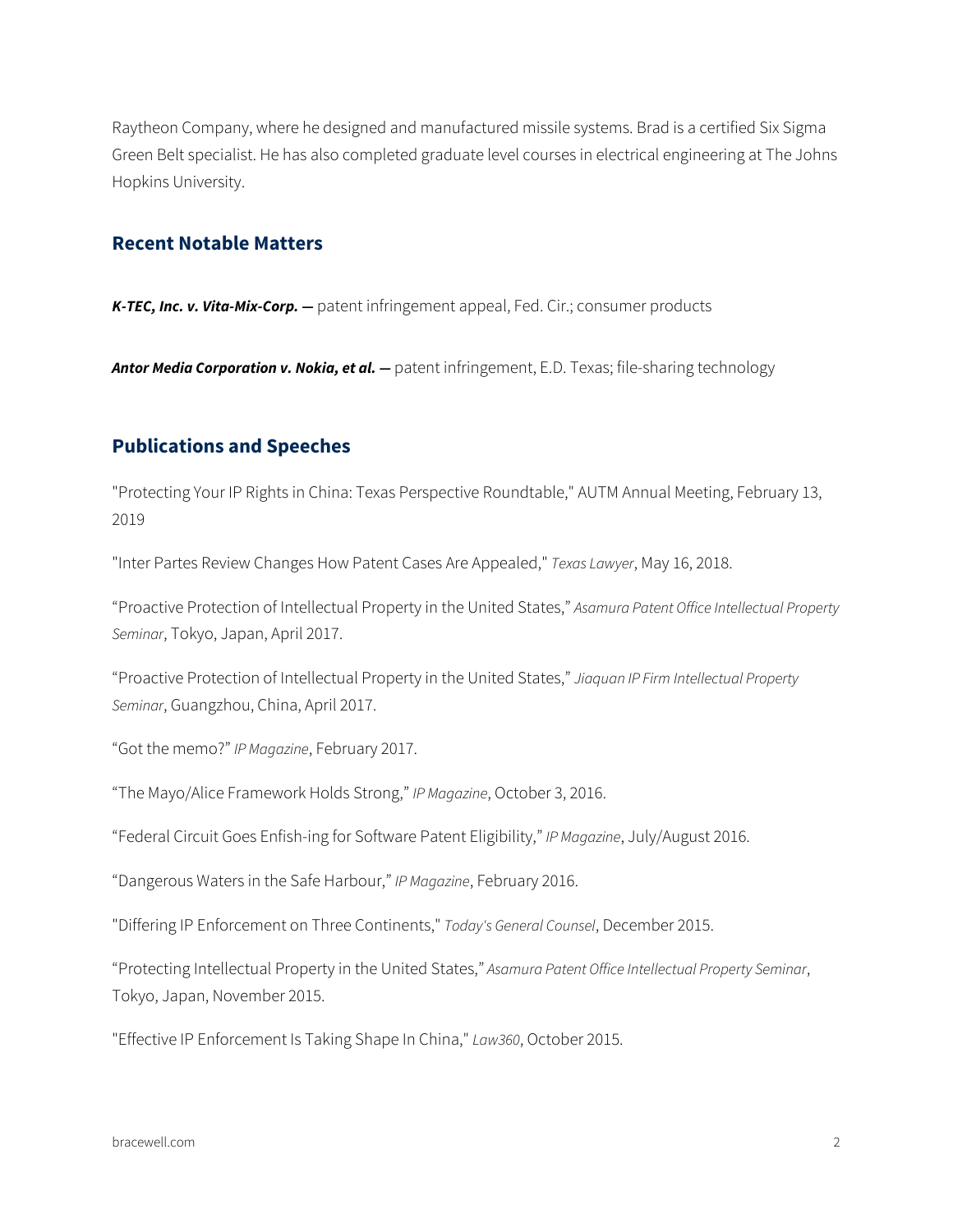"Protecting IPR in China," *Asian Oil & Gas*, August 7, 2015.

"Proactive Protection of Intellectual Property in China," *Houston Association of Corporate Counsel (ACC) IP Section*, April 2015.

### **Education**

Franklin Pierce Law Center, LL.M., Intellectual Property 2003 Franklin Pierce Law Center, J.D. 2003 Texas A&M University, B.S., Chemical Engineering 1997

### **Certifications**

Six Sigma Specialist

#### **Noteworthy**

*The Legal 500 United States*, Intellectual Property: Patents: Prosecution (Including Re-Examination and Post-Grant Proceedings), 2021 - 2022

Globe Business Publishing Ltd., *IAM Patent 1000*, 2020-2021

Euromoney Institutional Investor PLC, *Managing Intellectual Property*, IP Star (United States), 2022

## **Affiliations**

American Bar Association, Intellectual Property Section

American Institute of Chemical Engineers

American Intellectual Property Law Association, Online Programs Committee, Chair, 2011 - 2013; AIPLA 360 Review - Local Outreach Working Group, Chair; IP Practice in China Committee

Asian American Bar Association of Houston, Board of Directors, 2014 - 2016